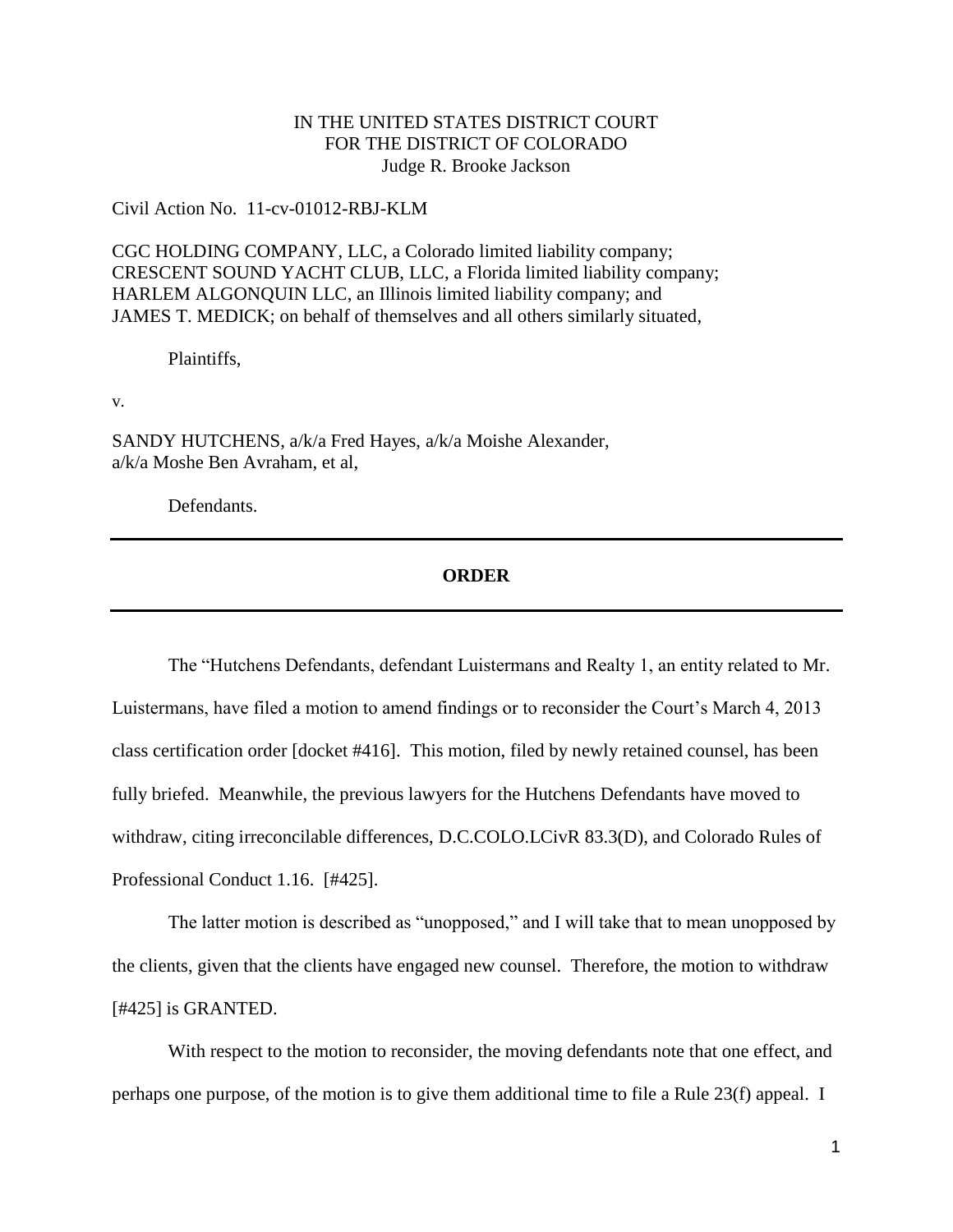have no problem with that. New counsel certainly need some time to get up to speed in what has become a very complex and voluminously litigated case. Beyond that, however, they have raised issues that deserve more than a minute order response:

First, on behalf of the "Entity Defendants" subgroup of the Hutchens Defendants, the motion argues, again, that the Court lacks personal jurisdiction over them. My thoughts on personal jurisdiction, both generally and as applied in this case, were spelled out in an order issued November 1, 2011 [#149]. At least one part of that analysis, concerning RICO, Rule 4(k)(2) and the Seventh Circuit's decision in *Central States, Southeast and Southwest Areas Pension Fund v. Reimer Express World Corp.*, 230 F.3d 934 (7th Cir. 2000), can reasonably be viewed as plowing new ground in this Circuit, and of course, the Circuit might disagree with my views. However, that can be said of many decisions made at the district court level, and I remain comfortable with my views on the subject. I then applied that analysis to the motions to dismiss for lack of jurisdiction filed on behalf of Sandy Hutchens, his daughter, his wife, and the four "alter ego" Hutchens entities that were named as defendants. At that time the "Entity Defendants" were simply listed as "Doe Limited 1-100." Names were put to the Does by later amendment. However, they are alleged to be more entities owned, controlled and used by the Hutchens Defendants to carry out the alleged fraud. As such, I am satisfied that they are equally subject to the jurisdiction of this Court. The pending motion to reconsider is denied as to this issue.

Second, the motion suggests that the Court might have asserted jurisdiction over an entity that has not been served, Great Eastern Investments, LLC. It is said that there is such an entity, registered in Delaware, but it is at least implied that it has nothing to do with Hutchens or this case. The Court's intent, as I believe was the plaintiff's intent, was not to assert personal

2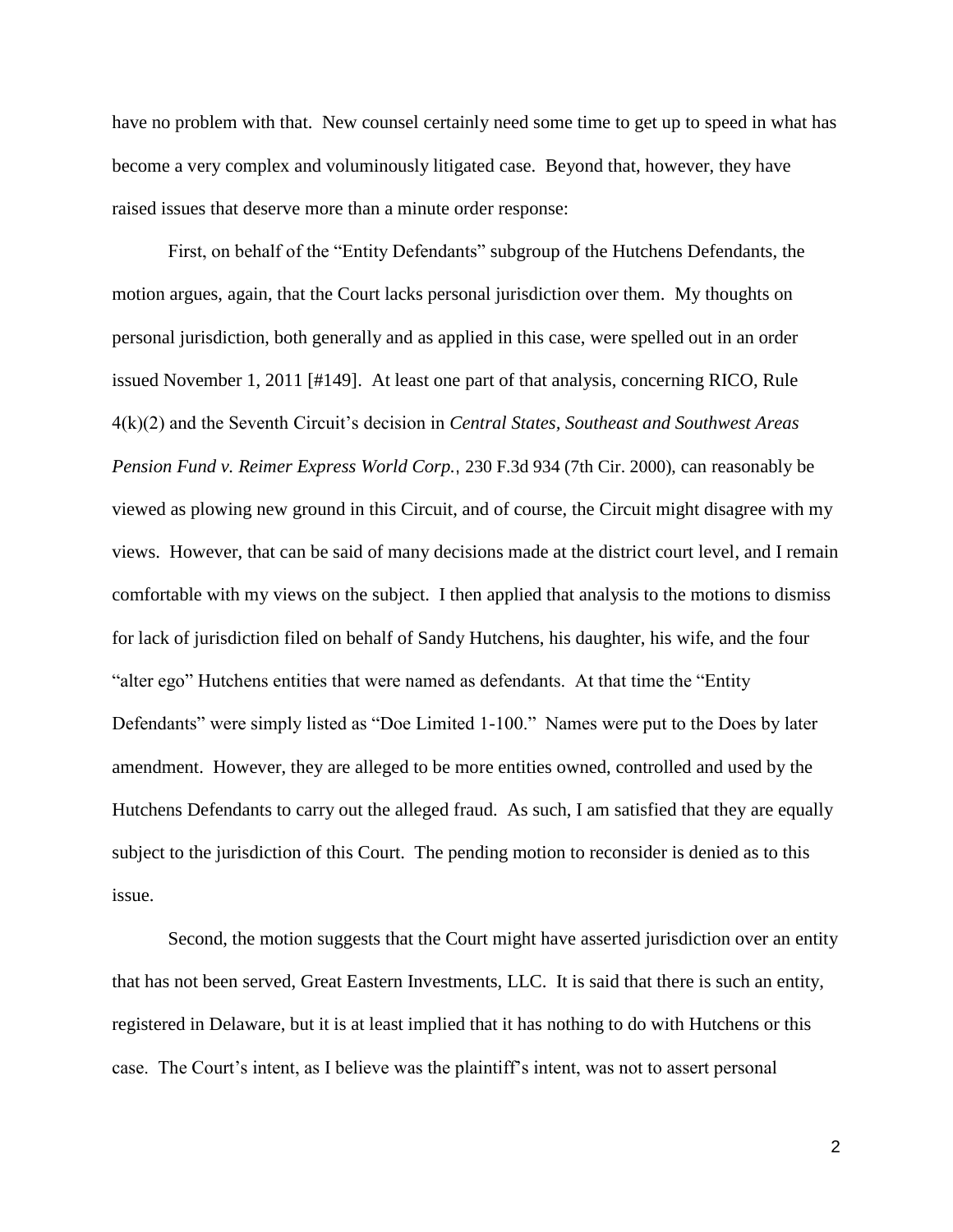jurisdiction of any such entity. As the Hutchens defendants are well aware, one central fact in this case, which I believe to be undisputed and certainly beyond any genuine dispute, is that Sandy Hutchens used various names or aliases, but not his own given name, when he participated in the acts that have given rise to this lawsuit. It is undisputed, or if not, beyond any genuine dispute that Sandy Hutchens had a criminal history including a fraud conviction, and that neither that history nor his given name were disclosed until those facts were discovered during the course of the alleged fraudulent scheme. Plaintiffs alleged that "Great Eastern Investments, LLC" was simply another alias used in the course of the scheme. Whether that is so remains to be seen. That is the only sense in which the Court understood "Great Eastern Investments, LLC" was a part of this case, not that any entity by that real name was being added as an additional defendant. To any extent the Court unwittingly did something inconsistent with that, the motion for reconsideration is granted.

Third, the motion argues that there is no basis to certify a class against Mr. Luistermans or Realty 1. Mr. Luistermans and his role have to some extent gotten lost in the shuffle of paper in this case. He is a Canadian realtor who allegedly provided assistance to the Hutchens Defendants in obtaining advance loan fees. Based on what was indicated in the motion, I do have some question as to whether he belongs in the class action, or at least, whether the Court's findings were sufficiently thorough as to him. Accordingly, the Court authorizes counsel to set a hearing, to include such evidence as they might wish to produce, on the motion to reconsider as to him.

Fourth, the motion finds fault with each of the three class representatives as adequate representatives. I very specifically addressed the adequacy issue in my class certification order, and the "new" criticisms do nothing to dissuade me. The moving defendants suggest that Mr.

3